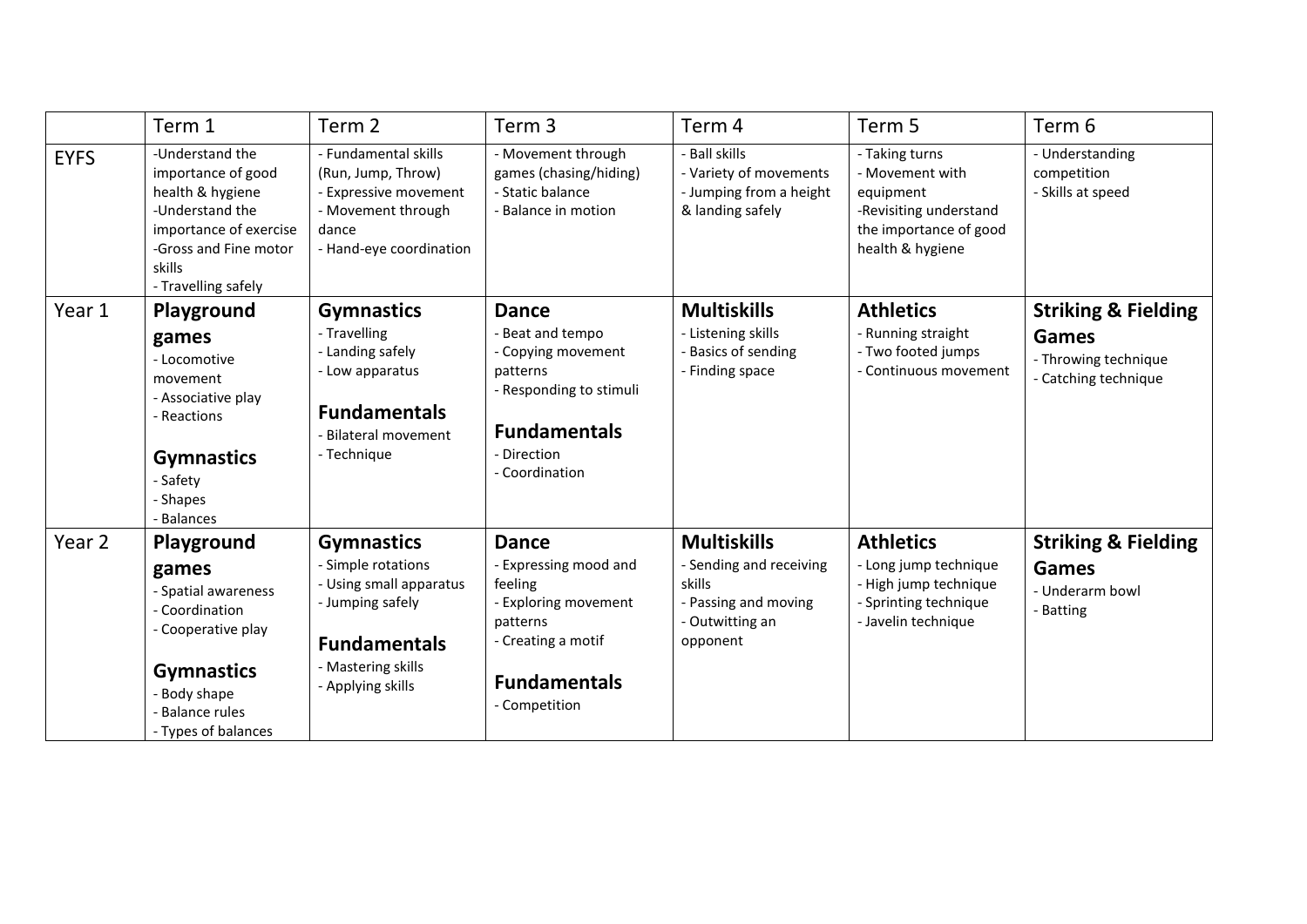| Year 3 | <b>Gymnastics</b><br>- Shapes in a sequence<br>- Linking balances<br>- Partner balances<br><b>Multiskills</b><br>- Invasion game<br>specific skills<br>- Racket skills                            | <b>Gymnastics</b><br>- Linking rotations<br>- Mounting and<br>dismounting apparatus<br>- Balances on apparatus<br><b>Multiskills</b><br>- Sending and receiving<br>accuracy                         | <b>Dance</b><br>- Unison<br>- Cannon<br><b>Invasion games</b><br>(Generic)<br>- Passing and moving<br>- Scoring rules<br>- Defending                                      | <b>Dance</b><br>- Dance formations<br>- Dance performance<br><b>Invasion games</b><br>(Generic)<br>- Attacking principles<br>- Defensive principles<br>- Game play                                                     | <b>Athletics</b><br>- Triple jump technique<br>- Chest push thrown<br>technique<br>- Baton changeover | <b>Striking &amp; Fielding</b><br><b>Games</b><br>- Running between<br>wickets<br>- Batting technique    |
|--------|---------------------------------------------------------------------------------------------------------------------------------------------------------------------------------------------------|-----------------------------------------------------------------------------------------------------------------------------------------------------------------------------------------------------|---------------------------------------------------------------------------------------------------------------------------------------------------------------------------|------------------------------------------------------------------------------------------------------------------------------------------------------------------------------------------------------------------------|-------------------------------------------------------------------------------------------------------|----------------------------------------------------------------------------------------------------------|
| Year 4 | <b>Gymnastics</b><br>- Body management<br>- Counter balance<br>- Performing a routine<br><b>Invasion games</b><br>(Generic)<br>- Decision making<br>- Game phases<br>- Understanding<br>positions | <b>Gymnastics</b><br>- Forward rolls<br>- Cartwheels<br>- Sequences on<br>apparatus<br><b>Invasion</b><br>(Hockey)<br>- Hockey rules<br>- Skills using sport<br>specific equipment<br>- Positioning | <b>Inclusive Games</b><br>-Motor skills<br>-Physical engagement<br><b>Net &amp; Wall</b><br>- Correct stance<br>- Forehand and backhand<br>shots<br>- Cooperative rallies | <b>Net &amp; Wall</b><br>- Underarm serve<br>- Basic rules for scoring<br>points<br>- Tactical understanding<br><b>Invasion</b><br>(Football/Futsal)<br>- Football rules<br>- Sport specific skills<br>- Sportsmanship | <b>Athletics</b><br>- Moving relay<br>changeover<br>- Sprint starts                                   | <b>Striking &amp; Fielding</b><br><b>Games</b><br>- Overarm bowl<br>- Long barrier<br>- Variety of shots |
| Year 5 | <b>Net &amp; Wall</b><br>- Hitting towards a<br>target<br>- Using appropriate<br>shots<br>- Hitting over a barrier<br>- Attacking and<br>defensive tactics<br><b>Sports</b><br>Leadership         | <b>OAA</b><br>- Team building<br>- Communication<br>- Planning & reflecting<br><b>Gymnastics</b><br>- Performing routines<br>- Group routines<br>- Support balances                                 | <b>OAA</b><br>- Non-verbal<br>communication<br>- Map drawing<br><b>Gymnastics</b><br>- Handstands<br>- Tumbling<br>- Balancing on higher<br>apparatus                     | <b>Invasion</b><br>(Netball)<br>- Netball rules &<br>positions<br>- Footwork<br>- Game play<br>(Tag Rugby)<br>- Tag rugby rules<br>- Sideways passing<br>- Dodging/weaving                                             | <b>Athletics</b><br>- Restricted relay<br>changeover<br>- Hurdling<br>- Long distance pacing          | <b>Striking &amp; Fielding</b><br><b>Games</b><br>- Batting tactics<br>- Bowling tactics                 |